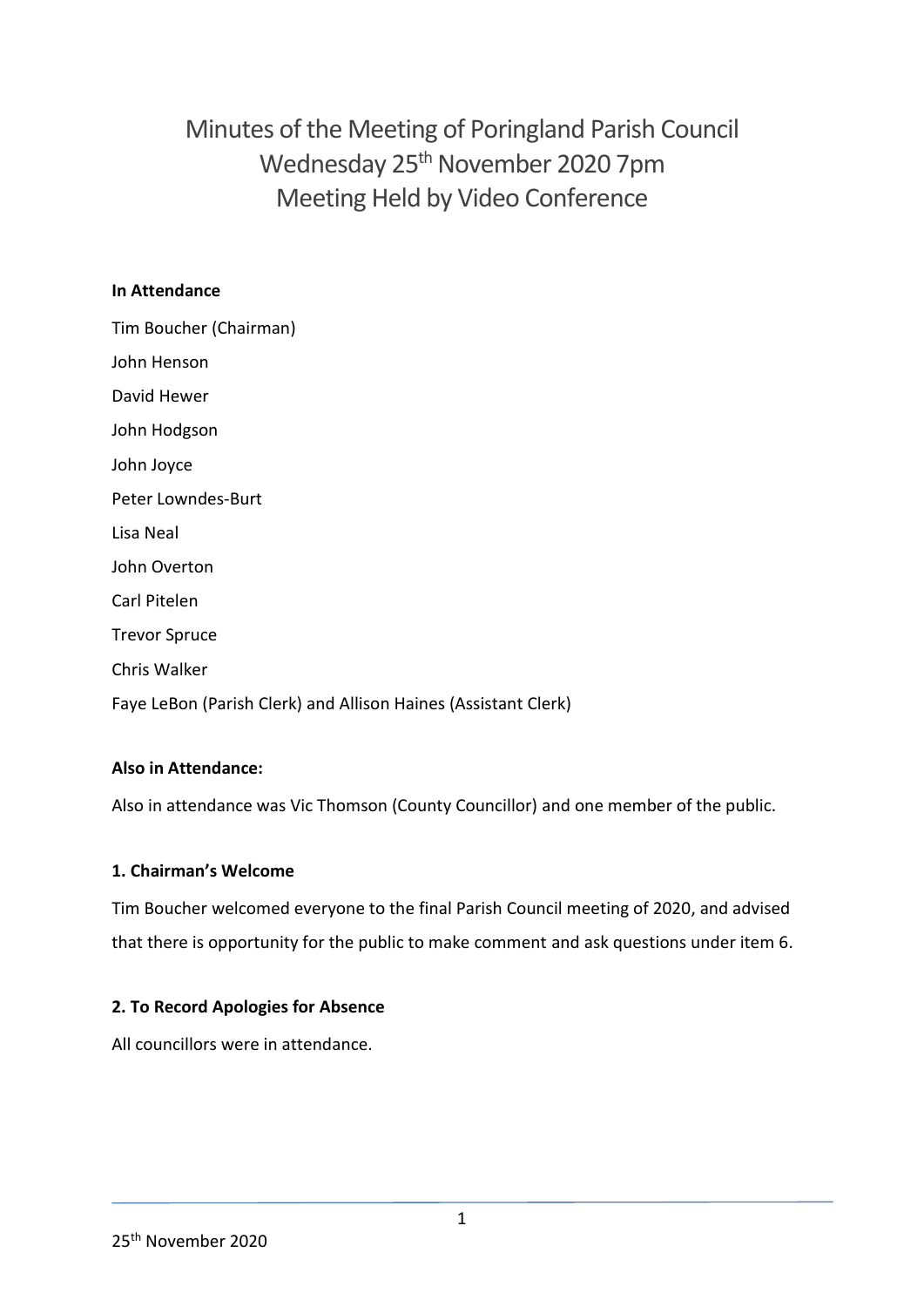# **3. Declarations of Interest and Applications for Dispensation**

Lisa Neal declared an interest in item 7(a), as a member of South Norfolk Council's Development Management Committee, and item 11(a) and a member of South Norfolk Council's Cabinet

Trevor Spruce declared an interest in item 10(b) and 10(f)(ii)

### **4. To Agree Minutes of the Meeting Held on 28th October 2020**

After the amendment of typographical errors, the minutes of the meetings held on  $28<sup>th</sup>$ October 2020 were agreed after a proposal by Chris Walker and a second by Trevor Spruce.

### **5. Matters Arising from the Minutes of 28th October 2020, Including Clerk's Report**

The Clerk's report had been previously circulated. It detailed:

- *Telephone Box*: The box has been refurbished and defibrillator installed.
- *'Penelope' The Python:* The signage for Penelope has been installed.
- *Tree Warden Commemoration*: The Copper Beech has been purchased and planted. The associated plaque has been ordered.
- *Parish Partnership Scheme:* Norfolk County Council is supportive of a village gateway to the south of the village. They would also support one along Shotesham Road, but do query whether it would be any more effective than the one that was installed 18 months ago. It was agreed that two village gateways would be applied for under the parish partnership scheme.
- *Local Pharmacy:* Responses from the two surgeries had been received and circulated to councillors. Lisa Neal reported that, in her capacity as District Councillor, this has been escalated to NHS England via Richard Bacon MP. A meeting has also been arranged with the Chief Executive of Well Pharmacy. It was agreed that further action from the Parish Council would not be productive, and allow the District Councillors to take this forward.
- *CCTV Improvements:* The CCTV works to the pavilion and improvements to the community centre have been completed. All that is required is for the cables to be dug in.
- *Play Areas at Clements Gate:* David Wilson Homes is in the process of reviewing their options as a result of the commuted sums that they will have to pay under South Norfolk Council's SPD.
- *Bulbs:* Working parties at the Community Woodland were held on 24<sup>th</sup> and 31<sup>st</sup> October to plant bulbs, and parishioners continue to plant bulbs at Rosebery Park.
- *Subsiding Tree on BR6:* Norfolk County Council has sent a letter to the landowner to remove the tree.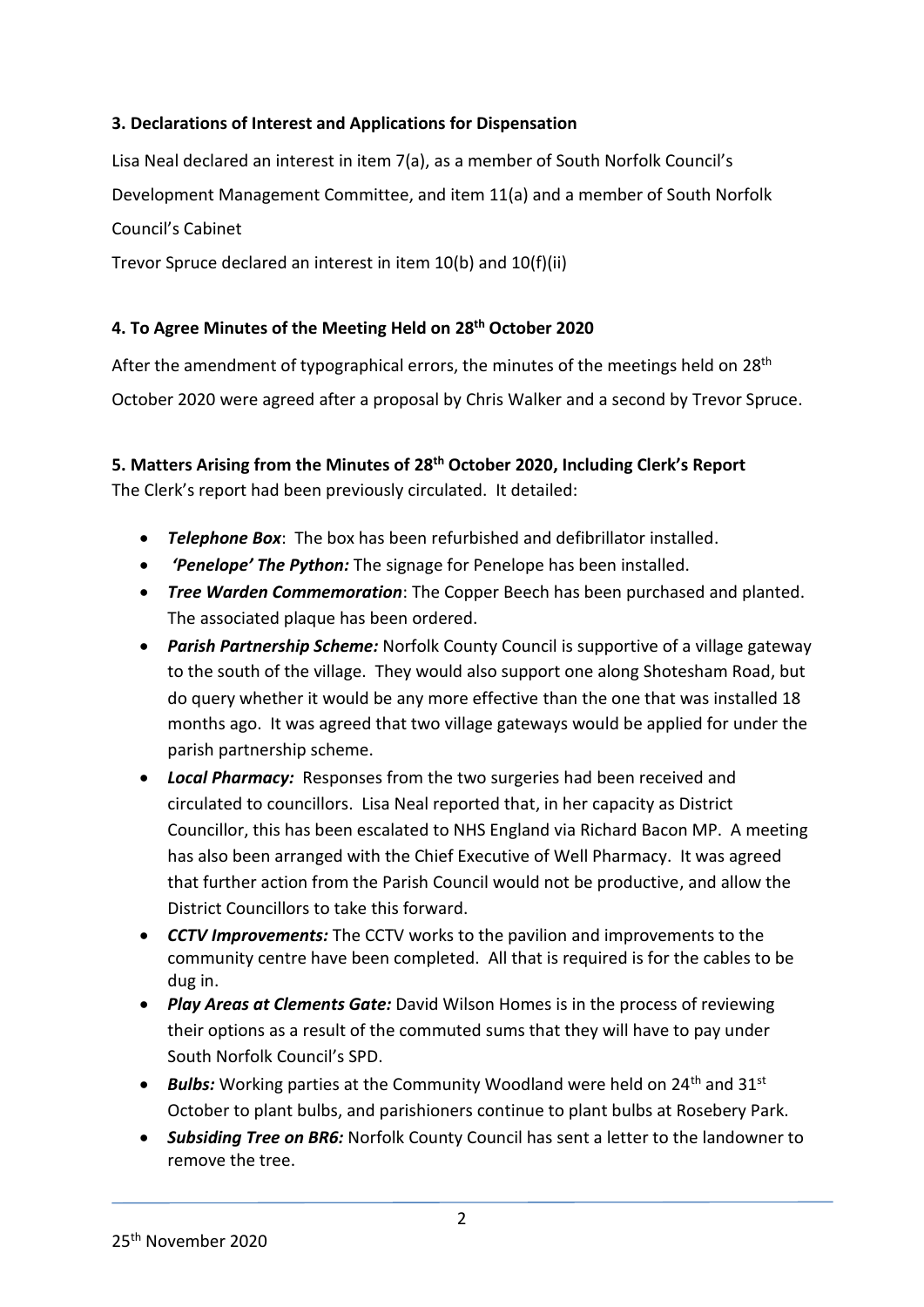- *Ultra-Fast Fibre Broadband to Pavilion:* In Touch Systems attended site on 16th November to start installing the cabinet, and Open Reach will continue with the connection works. The network works to connect the broadband could take a further month. In Touch Systems will provide the router for the pavilion and also technical assistance to connect up the CCTV.
- *Community Fibre Programme:* John Joyce advised that there had been over 70 expressions of interest and thanked the Parish Council for its support.

# **6. Adjournment for Public Participation, District and County Councillors, and Councillors with any Pecuniary Interests**

# It was agreed that standing orders should be suspended.

#### a) District Council Report

Cllr Neal reported that South Norfolk Council has arranged for some planning training for parish and town councils and encouraged councillors to attend. With regards to the Greater Norwich Development Partnership, in view of the proposed White Paper and local plans which are not at Regulation 19 by the end of 2020 being forced to restart, the plan is to be accelerated to reach Regulation 19 at the end of 2020. An additional 5,000 houses will form part of the plan and allocations have been found for these. None of the extra allocation sites are in Poringland. The South Norfolk village clusters plan is still being worked on, with 1200 dwellings being part of this plan.

South Norfolk Council is currently distributing a second grant for businesses as a result of the recent additional restrictions as a result of Covid-19. Expressions of interest for funding are being invited for those who do not qualify for the initial grant.

There was a multi-agency approach to the recent Covid-19 spike in Wymondham. South Norfolk Council employees have been engaging with local residents, and the council is advertising for Covid Support Workers.

A new website of www.norwichmarket.net has been launched to promote the stalls at Norwich Market, as many are now accepting orders for delivery.

#### b) County Council Report

Vic Thomson had sent a comprehensive report which had been circulated to councillors.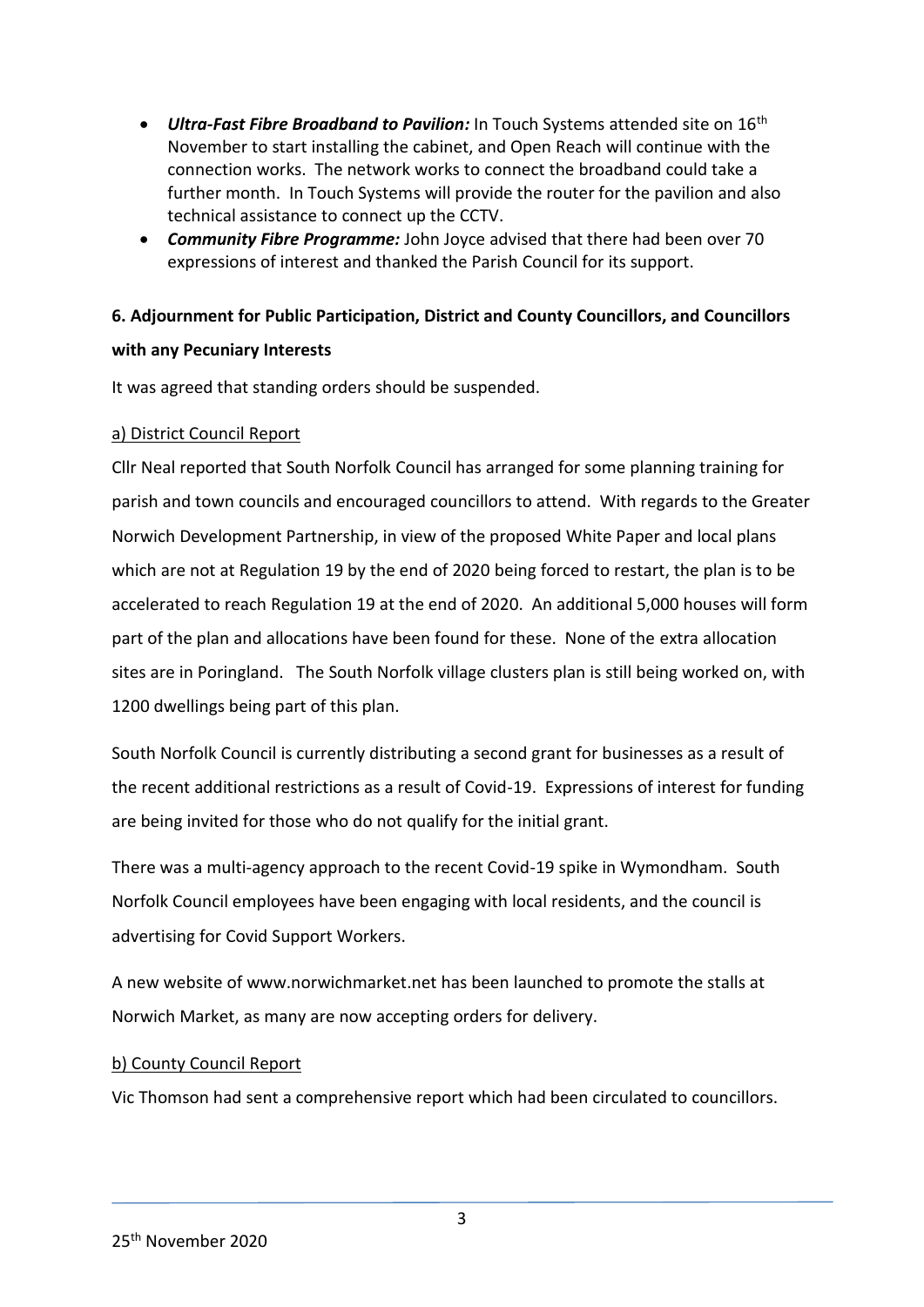The library is closed as a result of the additional Covid-19 restrictions, but books can be reserved ready for when the library is open again. E-books are also available. The libraries will be assisting with the 2021 census.

The Beryl Bike scheme is continuing, and there has been an increased uptake on the electric scooters.

The grit bins will be filled shortly and refilled in January.

There has been an extension for entitlement for flu jabs to include ages 50-64. GPs will contact all eligible persons.

There is a need for more foster carers in Norfolk.

In the Boundary Review it is proposed that Poringland will remain in Henstead Ward.

There is funding to assist people who are experiencing financial hardship over the Christmas period.

The Harford recycling centre has been approved.

The scheme to improve the right turn from the A146 to the B1332 has been approved. Funding now needs to be sought.

In relation to village highway improvements, 'SLOW' has now been painted on the road at the Rectory Lane/Upgate corner, and the safety team has been asked to look at the Budgens roundabout. A section 76 notice has been sent to Anglian Water to repair the ironwork outside Bennett Homes.

Chris Walker queried whether there had been any developments regarding the building of a new primary school. Cllr Thomson advised that there remains a need for a new school, but the September intake appears balanced. Sites are currently being assessed and Cabinet has approved the funding. It will be an academy school and the aim is for it to be completed by 2023.

Tim Boucher raised the recent spate of crime in the village and queried whether this could be related to difficult financial times.

*Vic Thomson Left the Meeting, Due to a Prior Commitment*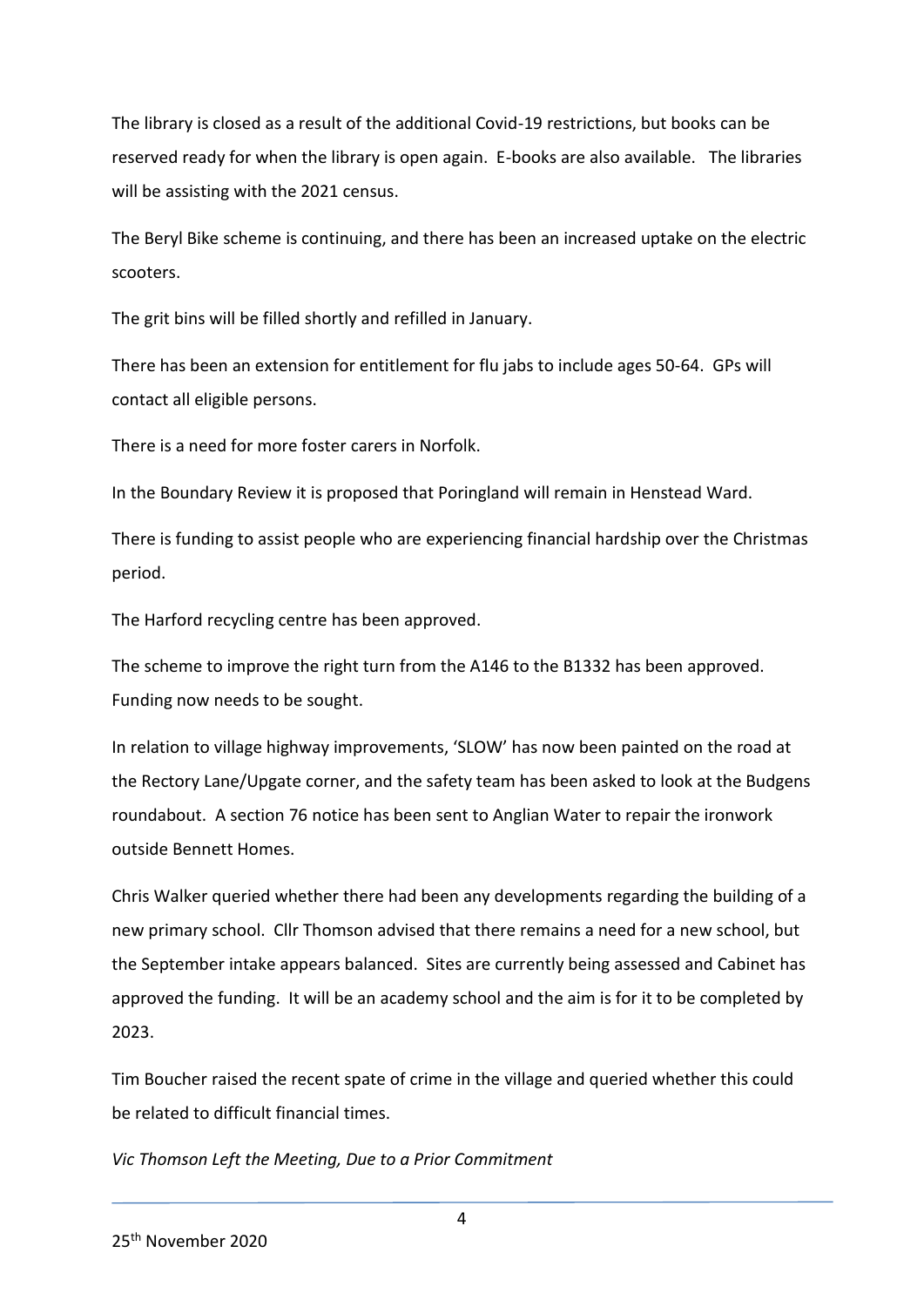#### c) Public Participation

There was no further public participation

*Standing orders were reinstated.* 

*Lisa Neal withdrew from the meeting.* 

#### **7. Planning**

#### a. To Consider Applications Received

*i. 2020/1682 – 31 Shotesham Road – Single Storey Side and Rear Extension (amended application)* 

Tim Boucher presented this application. The roof height is now proposed to be the same and it appears to be an improved application. He proposed that there should be no objections to this application, seconded by Chris Walker and carried.

# *ii. 2020/1977 – 33 The Street – Conversion of Existing Double Garage to Chalet Style One Bedroom Annexe*

John Joyce presented this application. He advised that the footprint of the garage will remain the same. Concerns have been raised by neighbouring properties about a window that will overlook these properties, and the Water Management Officer would like further information on the viability of a sustainable drainage system, as the applicant wishes to discharge the surface water into the main sewer, however there is no main sewer close to the location.

Trevor Spruce queried whether there is sufficient parking for this application. John Joyce advised that there was.

John Joyce proposed that there should be no objections to this application, subject to resolving matters relating to the obscuring of the window facing Romany Walk, and taking into account the comments of the Water Management Officer, resolving drainage concerns. Seconded by John Henson and carried.

*The following application was presented to council as urgent, as it was not possible to obtain a time extension to the next meeting.*

5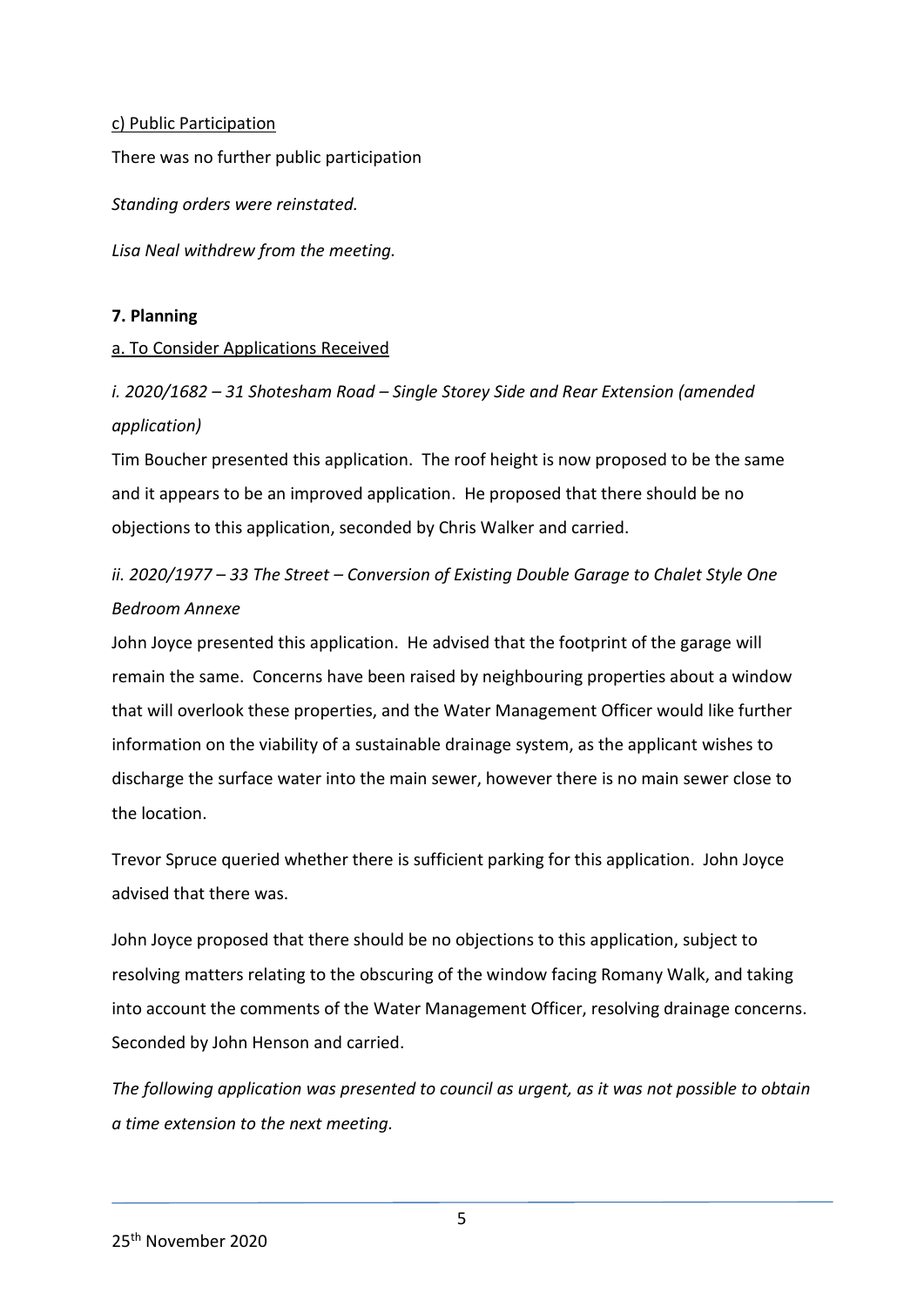*iii. 2020/2157 – 7 Sebald Crescent – Single Storey Flat Roof Extension to Rear of Garage* Trevor Spruce presented this application. The extension was to create an area for a gym in the garage. There are no concerns about overlooking, only that a tree needs to be removed to facilitate the extension. He proposed that there should be no objections to this application, seconded by Chris Walker and carried.

#### b. To Note Planning Decisions

The following decisions were noted:

i) 2020/1086 – 1 White House Gardens – Works to TPO Trees - Sycamore - Reduce crown by 20ft to 40ft in height and 10ft in width. Fell small group of Sycamore, Ash First floor front and side extensions, including front infill extension to ground floor. **APPROVAL WITH** 

#### **CONDITIONS**

ii) 2020/1659 – 29 Shotesham Road – Single storey side extension and new vehicle access.– **APPROVAL WITH CONDITIONS**

iii) 2020/1313 – 28 Rectory Lane - Proposed drop kerb to create access for disabled tenant

#### – **APPROVAL WITH CONDITIONS**

iv) 2020/1512 – 4 Bramble Way – Proposed Log Cabin **APPROVAL WITH CONDITIONS**

v) 2020/1719 – 9A Carr Lane – Works to TPO Trees - Oak - raise crown to 5m from ground and crown thin by 25% - **APPROVAL WITH CONDITIONS**

vi) 2020/1140 – St Lawrence, Bungay Road - Application to vary condition 5 of permission 2016/0872/D - Revised drainage – **APPROVAL WITH CONDITIONS**

vii) 2020/1882 – Uttings Farmhouse, Saxonfields - Erection of single storey extension to outbuilding including link to main house – **APPROVAL WITH CONDITIONS**

*Lisa Neal Re-joined the Meeting*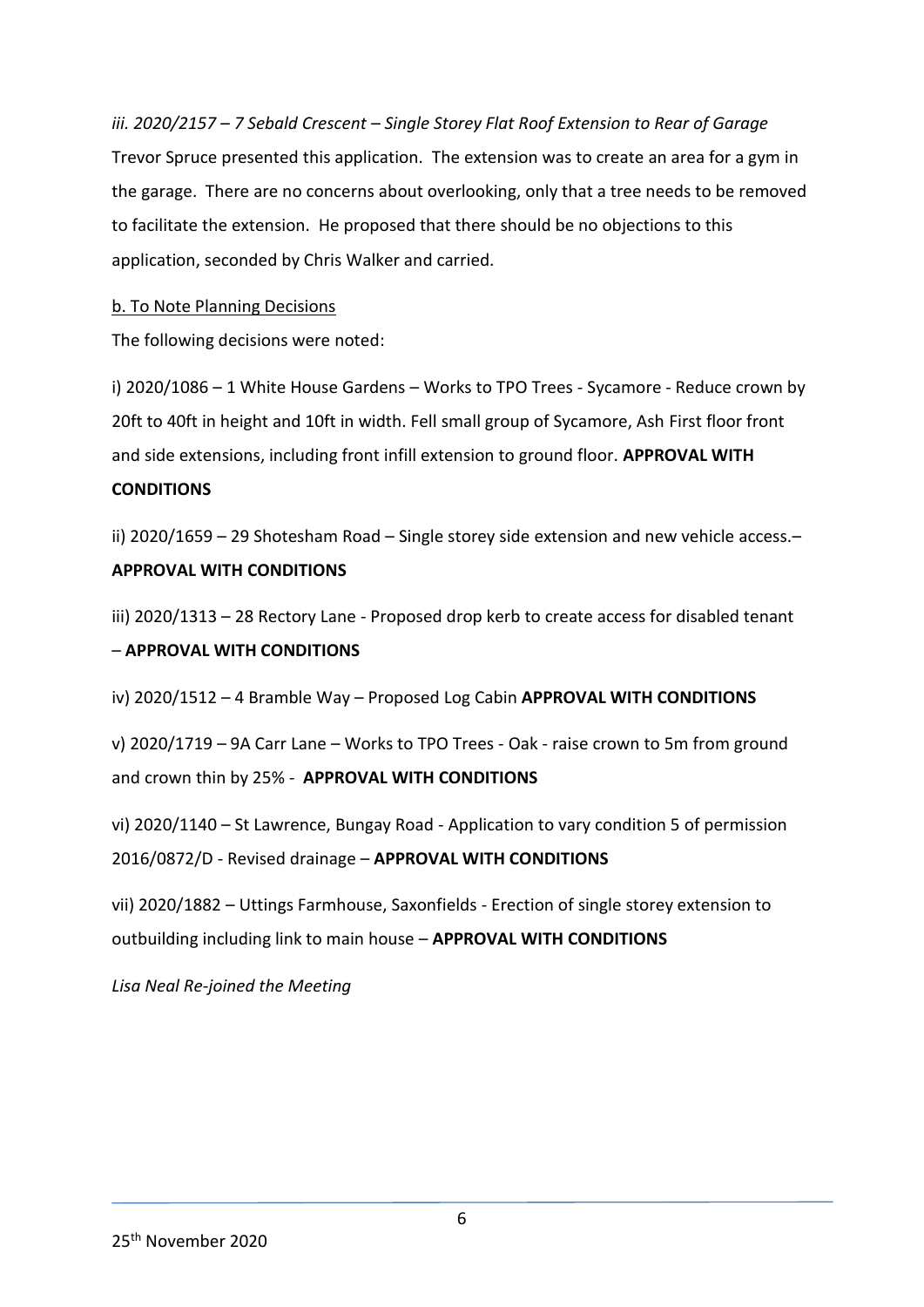#### **8. Correspondence and Consultations**

# a) To Consider Proposal from David Wilson Homes for Maintenance of Dog Bin on Clements Gate

Correspondence was presented that advised that David Wilson Homes is in the process of initialising installation of 1 dog waste bin situated within the central public open space on site following their planning approved landscaping scheme, and has asked if the parish would maintain with a £2k commuted sum. Trevor Spruce proposed that this be acceptable, seconded by David Hewer and carried.

#### b) To Consider Petition for 20mph Speed Limit on Caistor Lane

A petition was presented to council from residents of Caistor Lane, to reduce the 30mph speed limit down to 20mph. The SAM2 speed data was reviewed which showed no trend of concerning speeds. There were also no registered accidents on crashmap.

It was noted that Shotesham Road is only 20mph as a result of the developer paying for the change under their development agreement.

It was agreed to escalate the request to Norfolk County Council as the highway authority, forwarding the SAM2 data. The parishioners will be advised of the council's findings and course of action.

c) To Consider South Norfolk Council Consultation for their Public Spaces Protection Order It was agreed to support South Norfolk Council's proposal for the Public Spaces Protection Order.

#### d) To Consider Norfolk County Council Budget Consultation

John Joyce queried whether the reduction in grass verge cutting would have any impact on the parish's grant to cut the verges in the village. The clerk advised that the legal agreement that the parish has in place with Norfolk County Council would offer protection from this.

Queries were raised about the proposed reduced hours for the recycling centre, however the data in the document suggests that the proposed early closing hours where when the centres were used the least. It was noted that there is going to be a new recycling centre close to Poringland which will compensate for this.

It was agreed not to comment on this document.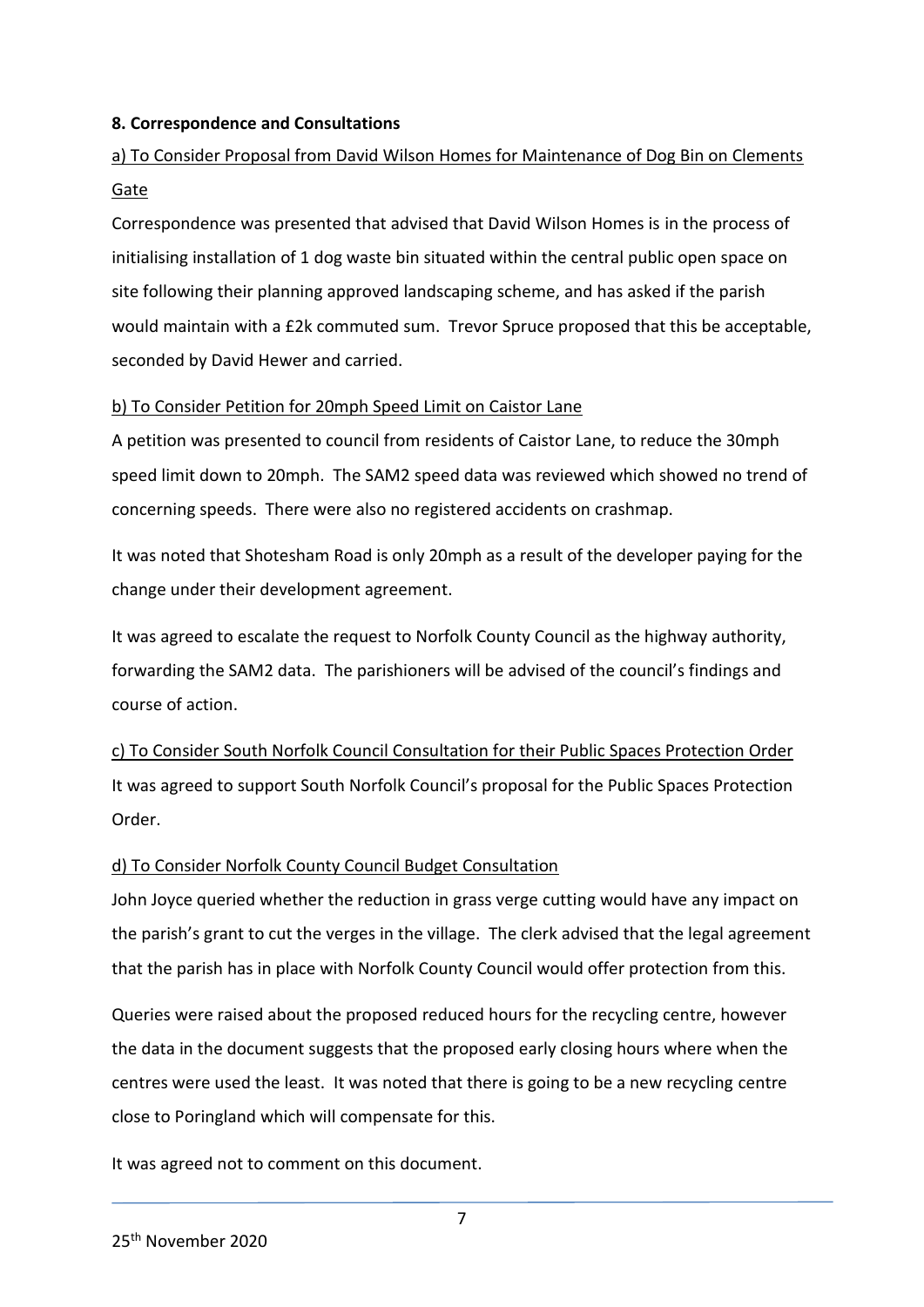# e) To Consider Request from Framingham Earl Parish Council for a Working Group for the Fiveways Roundabout Project.

It was agreed that Peter Lowndes-Burt, David Hewer and Chris Walker should form part of the working group. The first task should be to look at the terms of reference and report back to the Parish Council.

## **9. To Receive Parish Council Update on Covid-19 Crisis**

The Clerk reported that the community centre has been closed since 5th November because of its role as a building that encourages social gatherings, and to enable staff to work from home where possible. The café is open on a Thursday and Friday offering collections for pre-orders only. As of the date of the Parish Council meeting, the café had been open for 4 days for takeaway, and all had been successful.

The breakfast club is still running at the pavilion under government exemption for childcare, however the football club has had to cease running during lockdown.

There had been no follow up calls from the Health and Safety Executive.

#### **10. Finance**

a) To Receive Receipts, Payments and Bank Reconciliation for October 2020 The receipts, payments and bank reconciliation for October 2020 were noted by council.

#### *Trevor Spruce Disconnected from the Meeting*

b) To Receive Update on Ground Maintenance Contracts and Agree Further Actions The Clerk gave a report on contractor performance. It was agreed that another staged payment should be made to each contractor based on work done over the past month.

#### c) To Receive Half Yearly Budget Audit

The Clerk presented the budget monitor based upon the budget that was agreed in January 2020. An updated budget was also presented which was more reflective of the Parish Council's position in light of loss of income as a result of the Covid-19 crisis and adjustments made for staff expenditure as a result of staff changes. These documents were noted by the council.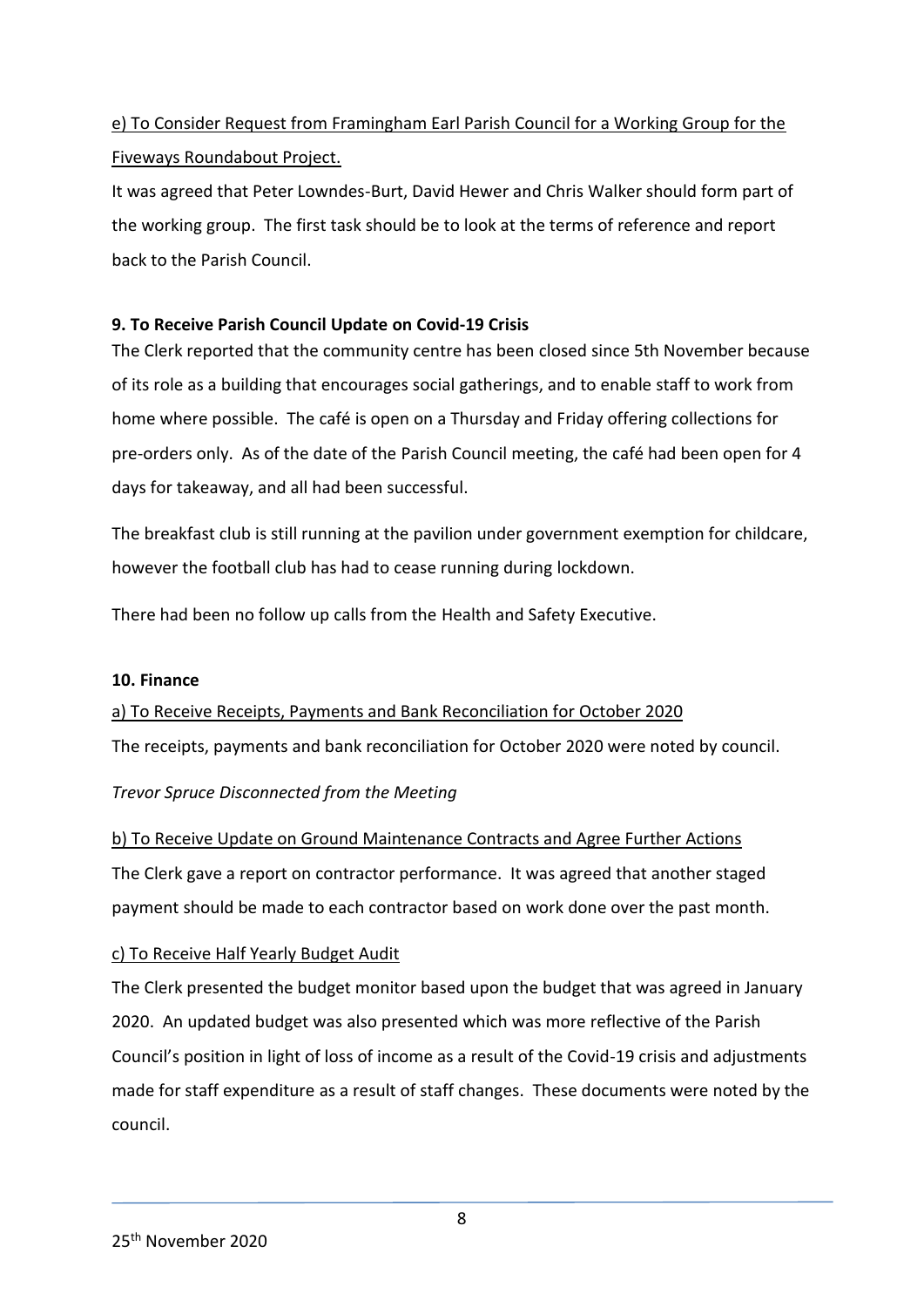## d) To Receive External Audit Report for 2019/2020 Accounts

The external audit was presented to council. This detailed that in the opinion of the auditor the information in Sections 1 and 2 of the AGAR is in accordance with Proper Practices and no other matters have come to their attention giving cause for concern that relevant legislation and regulatory requirements have not been met.

#### e) To Consider Financial Contribution to The Octagon

Correspondence was presented with regards to a contribution towards the maintenance of the footpaths accessing the church and the Octagon. It was agreed that the Clerk should seek further clarification on the amount required and what is proposed to be done with the money.

#### f) Accounts for Payment

### *i) To Agree Accounts for Payment*

Chris Walker proposed that the following accounts should be paid, seconded by Peter Lowndes-Burt and carried.

| Payee                                                               | <b>Description</b>         | Amount    |
|---------------------------------------------------------------------|----------------------------|-----------|
| Staff Salaries and other Contractual Employment Payments (including | £11,568.76                 |           |
| payments to HMRC and Norfolk Pension fund)                          |                            |           |
| Dyno-Rod                                                            | Drain Maintenance          | £150.00   |
| South Norfolk Council                                               | Dog bins - Annual Charge   | £3,019.44 |
| <b>ESPO</b>                                                         | Gas                        | £178.52   |
| World Pay                                                           | Café - card charges        | £44.50    |
| Garden Guardian                                                     | <b>Grounds Maintenance</b> | £836.20   |
| Barclaycard                                                         | Various                    | £456.51   |
| Veolia                                                              | Waste Removal              | £76.94    |
| Faye LeBon                                                          | Café                       | £37.57    |
| Microshade                                                          | <b>Hosted IT</b>           | £202.50   |
| <b>Nisbets</b>                                                      | Café                       | £66.67    |
| The Alarm Company                                                   | <b>CCTV Improvements</b>   | £2,223.60 |
| <b>Bin Dirty</b>                                                    | Bin clean                  | £77.50    |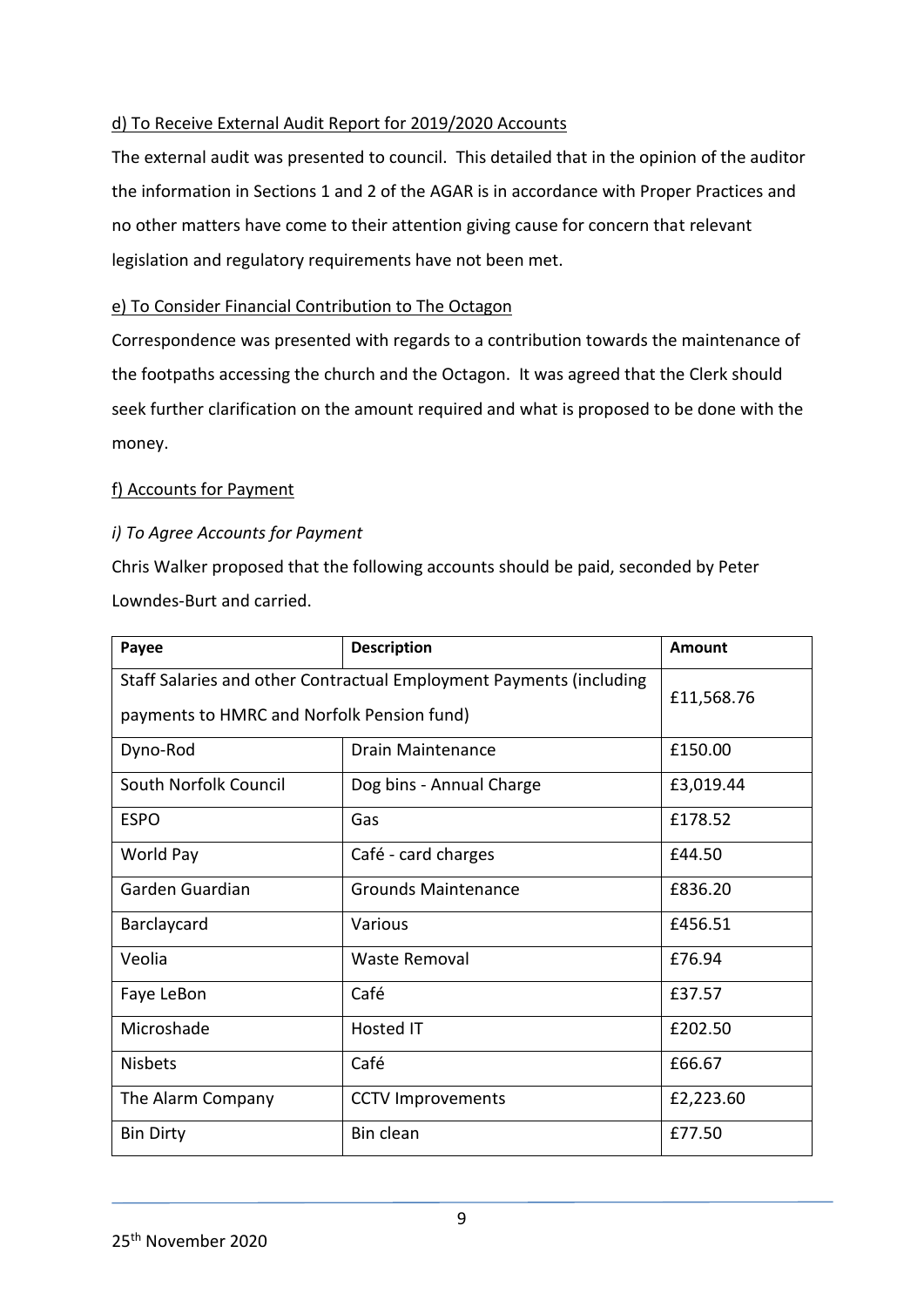| Payee                           | <b>Description</b>                  | <b>Amount</b> |
|---------------------------------|-------------------------------------|---------------|
| Bartlett signs                  | Play ground signs / Penelope sign   | £412.80       |
| Direct Packaging Dereham        | Café supplies                       | £60.54        |
| Ian Smith                       | Stationery                          | £67.52        |
| <b>Spire Cleaning services</b>  | <b>Pavilion Cleaning</b>            | £57.60        |
| <b>Spire Cleaning services</b>  | <b>Community Centre Cleaning</b>    | £134.40       |
| Norfolk copiers                 | <b>General Printing printing</b>    | £45.71        |
| <b>Yare Shipping</b>            | Café Stock                          | £74.38        |
| <b>CGM</b>                      | Soil and fill sunken graves         | £36.00        |
| <b>CGM</b>                      | <b>Grounds Maintenance</b>          | £981.43       |
| PKF Littlejohn LLP              | <b>External Audit fee</b>           | £1,200.00     |
| <b>Vortex Grounds</b>           | <b>Grounds Maintenance</b>          | £587.00       |
| <b>Amazon Business</b>          | Basketball nets / Cake Display      | £32.30        |
| Names Withheld                  | 19 x Craft Fair Refunds             | £232.00       |
| Names Withheld                  | 2 x Car Boot Refunds                | £14.00        |
| <b>Ravencroft Tree Services</b> | Tree survey                         | £510.00       |
| <b>Total Gas and Power</b>      | <b>Community Centre Electricity</b> | £808.44       |
| Faye LeBon                      | Café supplies                       | £19.48        |
| Faye LeBon                      | Petty Cash Top Up                   | £35.31        |
| L. Gooderham                    | Mileage                             | £13.95        |
|                                 | <b>TOTAL</b>                        | £24,261.57    |

*ii) To Agree Accounts for Payment (Councillors with Pecuniary Interests)*

Chris Walker proposed that the following accounts for payment be accepted, seconded by David Hewer and carried.

| Payee             | <b>Description</b>                        | Amount  |
|-------------------|-------------------------------------------|---------|
| Spruce Landscapes | <b>Emergency Infill of Collapse Grave</b> | £36.00  |
| Spruce Landscapes | Dig Channel for CCTV Cabling / Infill     | £624.00 |
|                   | <b>TOTAL</b>                              | £660.00 |

*Trevor Spruce Re-joined the Meeting*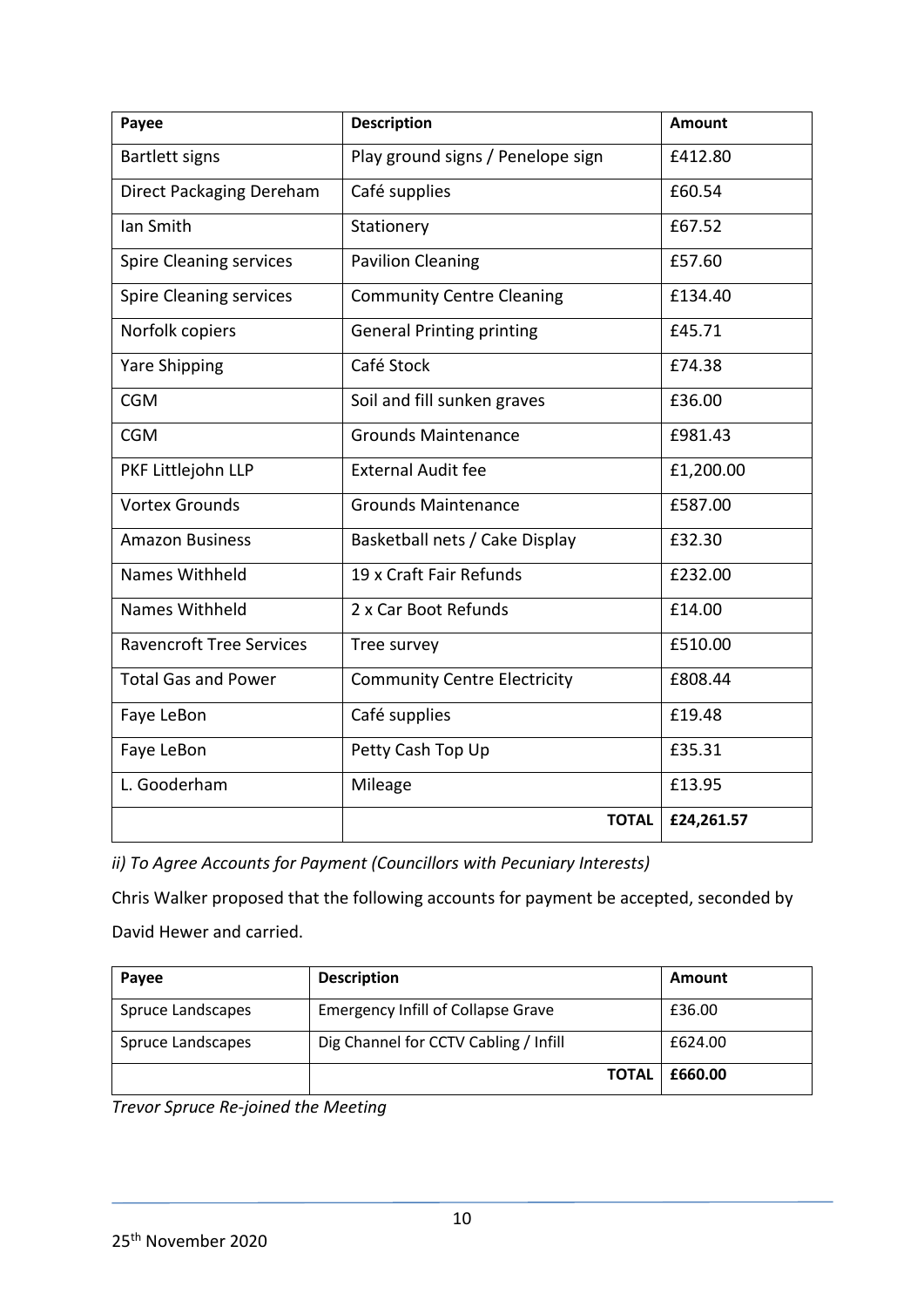## **11. Advisory and Working Groups**

*Lisa Neal Disconnected from the Meeting*

# a) Neighbourhood Plan: To Consider Options Relating to the Second Examination of the Poringland Neighbourhood Plan

John Joyce reported that, subsequent to the second examination of policy 2, there still remains concerns that the objectives of the village are not been represented. He, John Henson and the Clerk have met with officers from South Norfolk Council but options from this point may be limited. South Norfolk Council officers are seeking additional legal advice to assist the Parish Council.

It was agreed to raise to John Fuller, as this not only impacts Poringland but may extend to impact upon the appeal of the Neighbourhood Planning process in general.

It was agreed that John Henson, John Joyce and the Clerk should work with South Norfolk Council to get to a point where the final options can be presented to the Parish Council. The Clerk should contact Cllr Thomson to ensure he is kept up to date.

#### *Lisa Neal Reconnected to the Meeting*

b) Finance and Governance: To Receive Report from the Meeting of the  $6<sup>th</sup>$  November

Chris Walker reported that the draft minutes had been circulated. The advisory group focussed on the use of free reserves during a difficult year and whether the reserves would need to be replaced in future years. The group will meet again on  $16<sup>th</sup>$  December where they will agree a budget and precept recommendation to put to full council in January.

#### **12. To Receive Update on Christmas Event**

Carl Pitelen reported that the Men's Shed are making very good progress with the sleigh. The tree will be installed on 28<sup>th</sup> November and the risk assessment for this has been completed. The Clerk is to follow up with the caretaker as to the location of the adapter for the tree lights.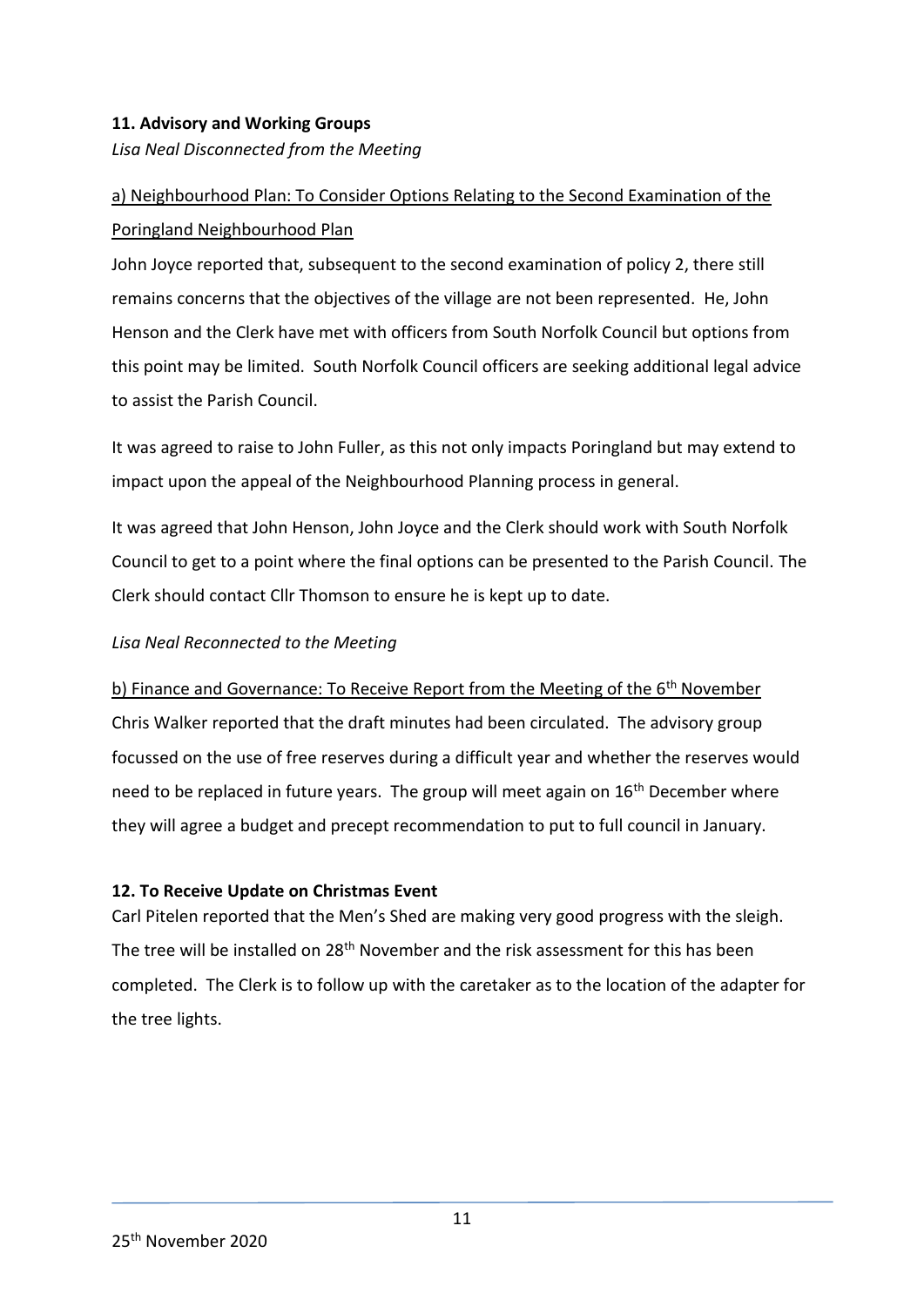# **13. To Receive Proposal to Close the Meeting for Item 14 Under Section 1 Para 2 of the Public Bodies (Admissions to Meetings) Act 1960 as the subject matter deals with terms and conditions of employment.**

It was agreed that item 14 should be closed to the public. The public left the meeting.

#### **14. To Consider Recommendations from HR Advisory Group**

It was agreed to proceed with the next stage of the staff restructure and the recruitment process should commence at the earliest opportunity.

A procedure for dealing with cafe tips was also agreed.

# **15. To Receive Proposal to Close the Meeting for Item 16 Under Section 1 Para 2 of the Public Bodies (Admissions to Meetings) Act 1960 due to the commercial sensitivity of the item being discussed.**

It was agreed that item 16 should be closed to the public.

### **16. Community Land Project**

# a) To Consider Response to 2020/2039 – Non Material Amendment to 2000/0995 – Soil Levelling of Proposed Public Open Space.

John Hodgson proposed that there should be no objections to this application, subject to the indemnity offered by Norfolk Homes being in place. Seconded by David Hewer and carried.

# b) To Consider Comments to South Norfolk Council on Proposed Amendment to s106 Agreement to Norfolk Homes Area A

The Clerk reported that South Norfolk Council had agreed to reword the amendment to ensure that it meets its objective of creating a cascade for the land with the Parish Council being given first refusal.

John Henson proposed that the Parish Council should not object to the amendment, subject to the appropriate cascade being written into the document. This was seconded by Chris Walker and carried.

John Overton did not support the variation.